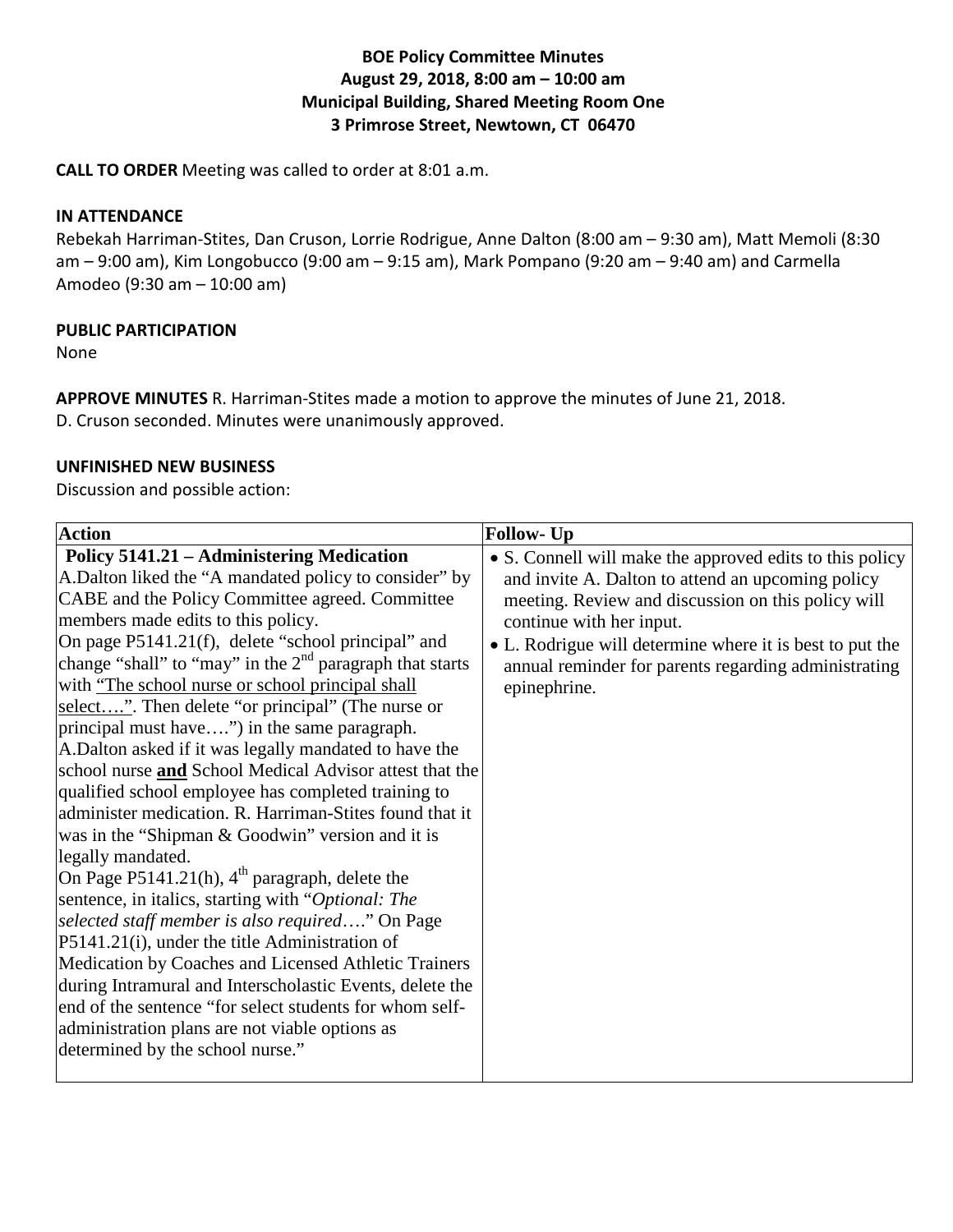| <b>Policy 5141.21 - Administering Medication</b>          |                                                        |
|-----------------------------------------------------------|--------------------------------------------------------|
|                                                           |                                                        |
| (continued)                                               |                                                        |
| On page P5141.21(j), in the second paragraph, delete      |                                                        |
| "to the coach or licensed athletic trainer" in the        |                                                        |
| sentence starting with "Parents are responsible for".     |                                                        |
| Then delete the 3rd paragraph starting with               |                                                        |
| "Medications to be use in athletic events"                |                                                        |
| On the bottom of page P5141.21(k), delete the "Note"      |                                                        |
| that starts with " <i>The regulations indicate that</i> " |                                                        |
|                                                           |                                                        |
| In reference to the paragraph that's starts with "The     |                                                        |
| parent/guardian of a student may submit, in writing, to   |                                                        |
| the school nurse" on page P5141.21(k), A. Dalton          |                                                        |
| noted that the District needs to notify the               |                                                        |
| parents/guardians annually to provide a written notice    |                                                        |
| that epinephrine shall not be administered to his/her     |                                                        |
| child permitted by statue. L. Rodrigue said that she      |                                                        |
| would determine if it is best to put on the District      |                                                        |
| website.                                                  |                                                        |
|                                                           |                                                        |
| <b>Policy 5141.22 - Communicable/Infectious Diseases</b>  | • L. Rodrigue and D. Peterson will review this policy  |
| L. Rodrigue questioned who "The Planning and              | and give her input at an upcoming policy meeting.      |
| Placement Team" were and stated that she will need to     |                                                        |
| speak with Deb Peterson regarding Section 504.            |                                                        |
| Delete the last paragraph on page $P5141.22(a)$ that      |                                                        |
| starts with "The District will include as part of"        |                                                        |
|                                                           |                                                        |
| Policy 5141.231/418.234 – Psychotropic Drug Use -         | • S. Connell to invite A. Dalton and D. Peterson to    |
| R.Harriman-Stites tabled this policy until D.Peterson     | attend an upcoming policy meeting. Review and          |
| can review the policy. Committee Members are              | discussion on this policy will continue with their     |
| looking for input regarding the Regulation for this       | input.                                                 |
| policy.                                                   |                                                        |
| Policy 5141 - School Medical Advisor -                    | • S. Connell to invite A. Dalton to attend an upcoming |
| R. Harriman-Stites tabled this policy until A.Dalton can  | policy meeting.                                        |
| review updates from CABE and make edits for the next      | • Review and discussion on this updated policy will    |
| policy meeting.                                           | continue with A. Dalton's input.                       |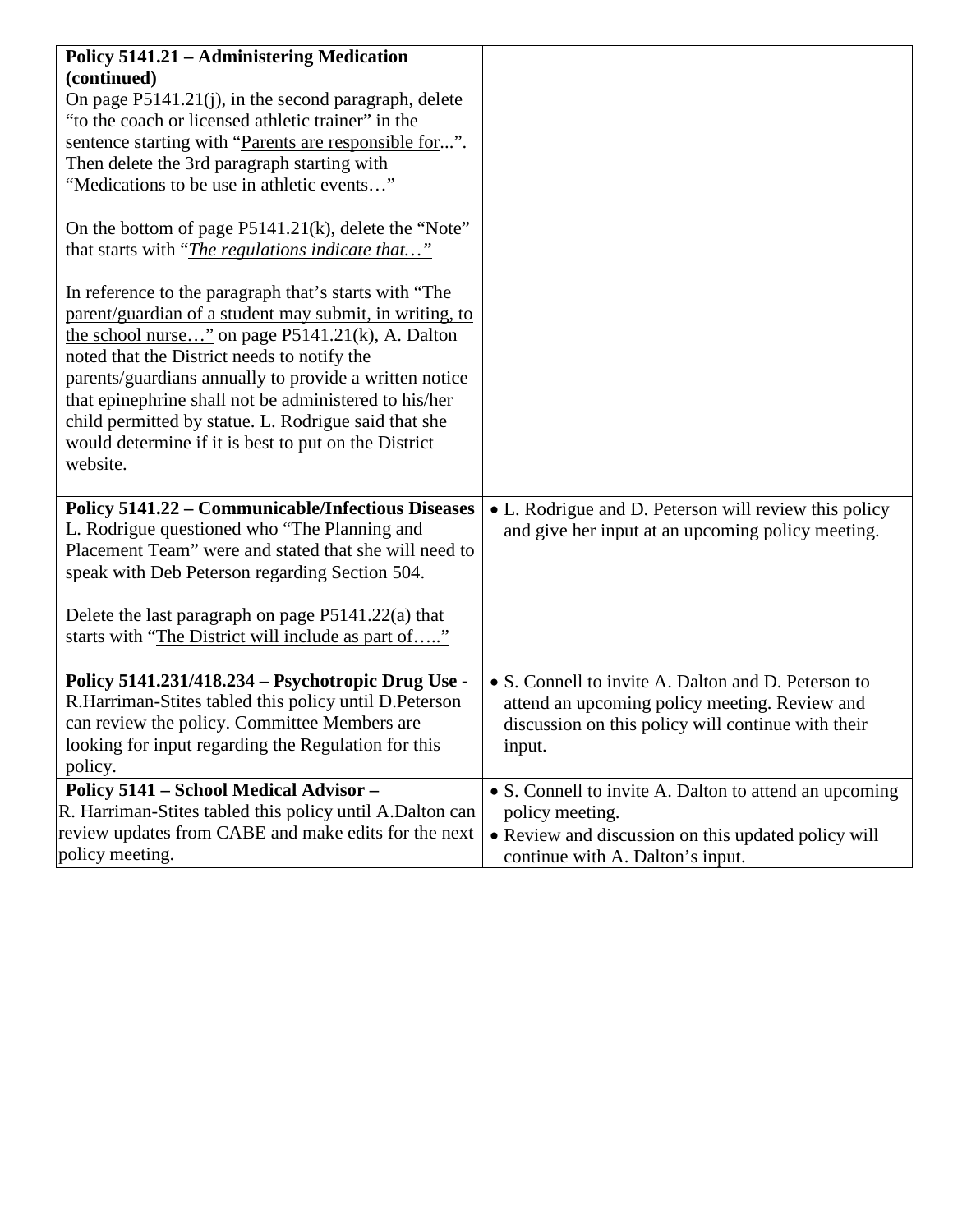## **UNFINISHED OLD BUSINESS**

Discussion and possible action:

| <b>Item</b>                                                                              | <b>Reports</b>                                         |
|------------------------------------------------------------------------------------------|--------------------------------------------------------|
| Policy $5131.91 - Hazing -$                                                              | • S. Connell to make approved edits to this policy and |
| M. Memoli and L. Rodrigue made edits to this policy<br>prior to the 8/29 policy meeting. | then move it to the 5000 series queue.                 |
| In the 1 <sup>st</sup> paragraph, change "orderly" to "inclusive".                       |                                                        |
| On page $P5131.91(c)$ , under the title Reporting                                        |                                                        |
| Requirement, the first sentence should read as                                           |                                                        |
| follows: "School personnel who become aware of                                           |                                                        |
| hazing or related initiation activity shall report such                                  |                                                        |
| incident immediately to the immediate supervisor                                         |                                                        |
| and/or Principal so that the incident can be promptly                                    |                                                        |
| investigated and so that appropriate action can be                                       |                                                        |
| taken."                                                                                  |                                                        |
| In the 2 <sup>nd</sup> paragraph, delete "become aware of hazing                         |                                                        |
| and". Then delete the $3rd$ paragraph, starting with                                     |                                                        |
| "Students who observe hazing"                                                            |                                                        |

# **UNFINISHED OLD BUSINESS (continued)**

Discussion and possible action:

| <b>Item</b>                                            | <b>Report</b>                                       |
|--------------------------------------------------------|-----------------------------------------------------|
| Policy 3515.2 Vehicles Parked on School                | • S. Connell will send to K. June for review by the |
| <b>Property by Students and Employees – (CABE)</b>     | Board of Education at their September 18, 2018      |
| Policy 5131.3 – Student Driving/Parking was            | meeting for their first read.                       |
| initially reviewed but it was decided that no          |                                                     |
| further action was needed)                             |                                                     |
| K. Longobucco told committee members that she          |                                                     |
| approved of D. Roach's edits and committee             |                                                     |
| members agreed.                                        |                                                     |
| D. Cruson asked if it was necessary to have the dollar |                                                     |
| amount for the fee in the policy and L. Rodrigue       |                                                     |
| answered that we do need to so students and parents    |                                                     |
| can refer to the policy for their information.         |                                                     |
| R. Harriman-Stites asked that this policy be moved     |                                                     |
| forward to the BOE meeting on September 18, 2018.      |                                                     |
| S. Connell will get policy to K. June.                 |                                                     |
| <b>Current NPS Policy 3541.35 – Emergencies;</b>       | • S. Connell will send to K. June for review by the |
| <b>Safety – Transportation/Procedures to be</b>        | Board of Education at their September 18, 2018      |
| Followed in the Event of an Accident to a Bus          | meeting for their first read.                       |
| A. Dalton wanted to clarify that the nurse will assess |                                                     |
| students upon arrival at school, but all               |                                                     |
| communication with parents will be through a school    |                                                     |
| administrator. Committee members agreed.               |                                                     |
| R. Harriman-Stites asked that this policy be moved     |                                                     |
| forward to the BOE meeting on September 18, 2018.      |                                                     |
| S. Connell will get policy to K. June.                 |                                                     |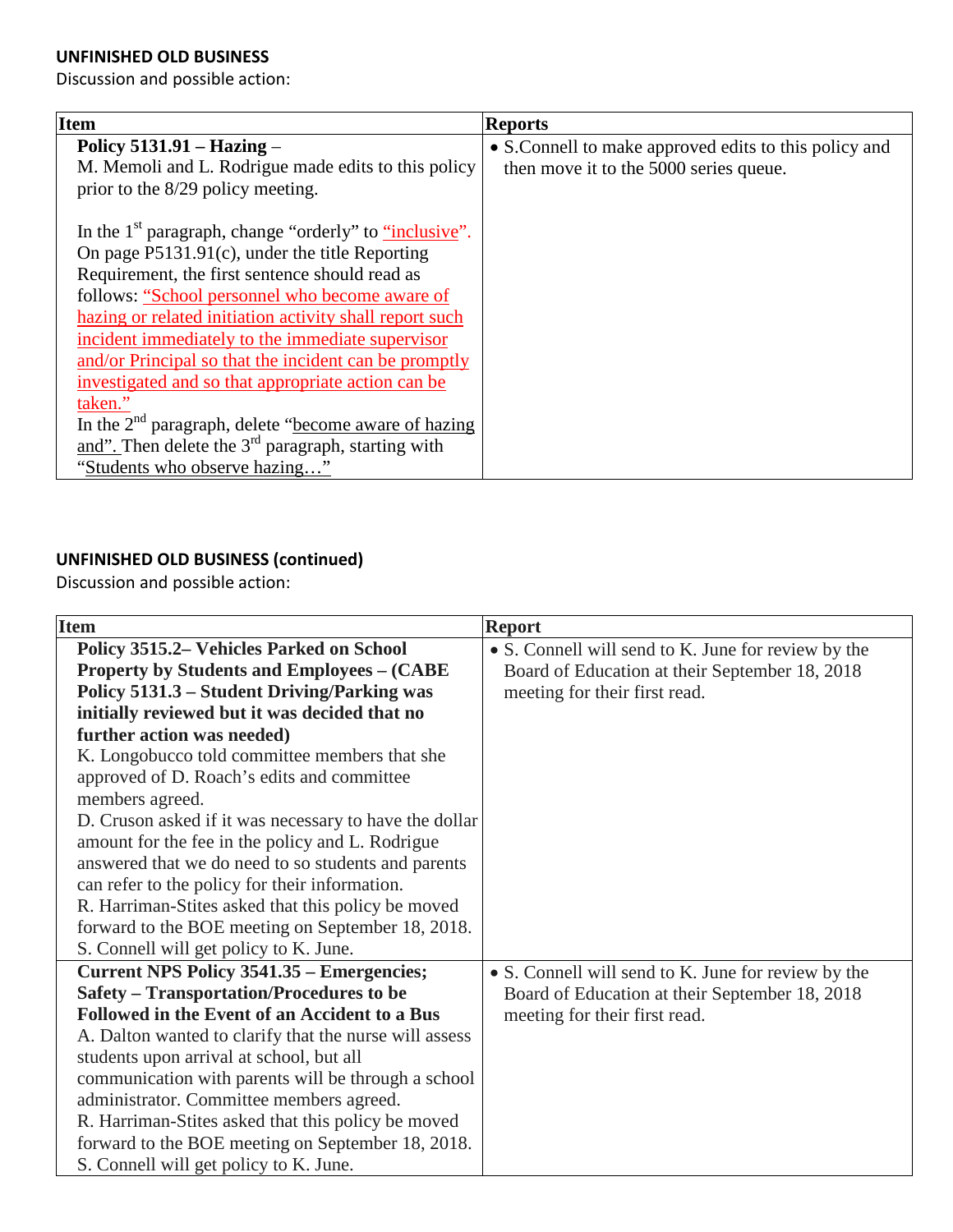| Policy 3520.13 - Student Data Protection and<br><b>Privacy/Cloud-Based Issues -</b><br>R.Harriman-Stites tabled this policy until D.Peterson<br>can review the policy.                                                                                                                                                                                                              | • S. Connell to invite C. Amodeo and D. Peterson to an<br>upcoming policy committee meeting to review and<br>discuss these updates. |
|-------------------------------------------------------------------------------------------------------------------------------------------------------------------------------------------------------------------------------------------------------------------------------------------------------------------------------------------------------------------------------------|-------------------------------------------------------------------------------------------------------------------------------------|
| Policy 6141.321 – Computers: Responsible<br><b>Computer, Network and Internet Use</b><br>Discussion on this policy to replace current NPS<br>Policy 8-300 – Acceptable Use of Technology.<br>R. Harriman-Stites tabled this policy until the next<br>policy meeting.                                                                                                                | • S. Connell to invite C. Amodeo to an upcoming<br>policy committee meeting to review and discuss these<br>policies.                |
| Policy 5131.81 – Use of Electronic Devices and<br>Policy 5131.82 – Restrictions on Publications and<br><b>Written or Electronic Material -</b><br>R. Harriman-Stites tabled this policy until the next<br>policy meeting.<br>Discussion on these policies, as well as current NPS<br>Policy 7-407 – Electronic Information Networks - to<br>continue at an upcoming policy meeting. | • S. Connell to invite C. Amodeo to an upcoming<br>policy committee meeting to review and discuss these<br>policies.                |

## **NEW BUSINESS**

Discussion and possible action:

| <b>Item</b>                                                                                                                                                                                                                                                                                                                                                                                                                                                | <b>Reports</b>                                                                                                                                                                                          |
|------------------------------------------------------------------------------------------------------------------------------------------------------------------------------------------------------------------------------------------------------------------------------------------------------------------------------------------------------------------------------------------------------------------------------------------------------------|---------------------------------------------------------------------------------------------------------------------------------------------------------------------------------------------------------|
| Policy 5142.4 – School Resource Officer and Policy<br>1700 – Otherwise Lawful Possession of Firearms on<br><b>School Property –</b><br>M. Pompano recommended that we use the "Use of<br>Force (SSO and ASSO) section from the Newtown<br>Public School's Security Officer Manual as the<br>template for our policy. Committee members agreed,<br>however, L. Rodrigue and M. Pompano need to get<br>input from Rich Mills regarding the legality of this. | • L. Rodrigue and M. Pompano to reach out to Rich<br>Mills to review this policy.<br>• S. Connell to invite M. Pompano to an upcoming<br>policy committee meeting to review and discuss this<br>policy. |
| Policy 5111.1 – Foreign Exchange Students<br>L.Rodrigue suggested that we change the first sentence<br>to: "Students from foreign countries, whose residence in<br>Newtown is sponsored by a local service club, the<br>American Field Service, Cultural Homestay<br>International or by other district approved exchange<br>programs, may be enrolled" Committee members<br>agreed.                                                                       | • S. Connell to make approved edits to this policy and<br>then move it to the 5000 series queue.                                                                                                        |
| Series 5000 Queue – which five policies should go<br>forward first to the BOE for approval and at which<br>September BOE meeting date (September 4 <sup>th</sup> or<br>September $18th$ ?                                                                                                                                                                                                                                                                  | • S. Connell will provide a list of all policies currently<br>in the 5000 series queue.                                                                                                                 |